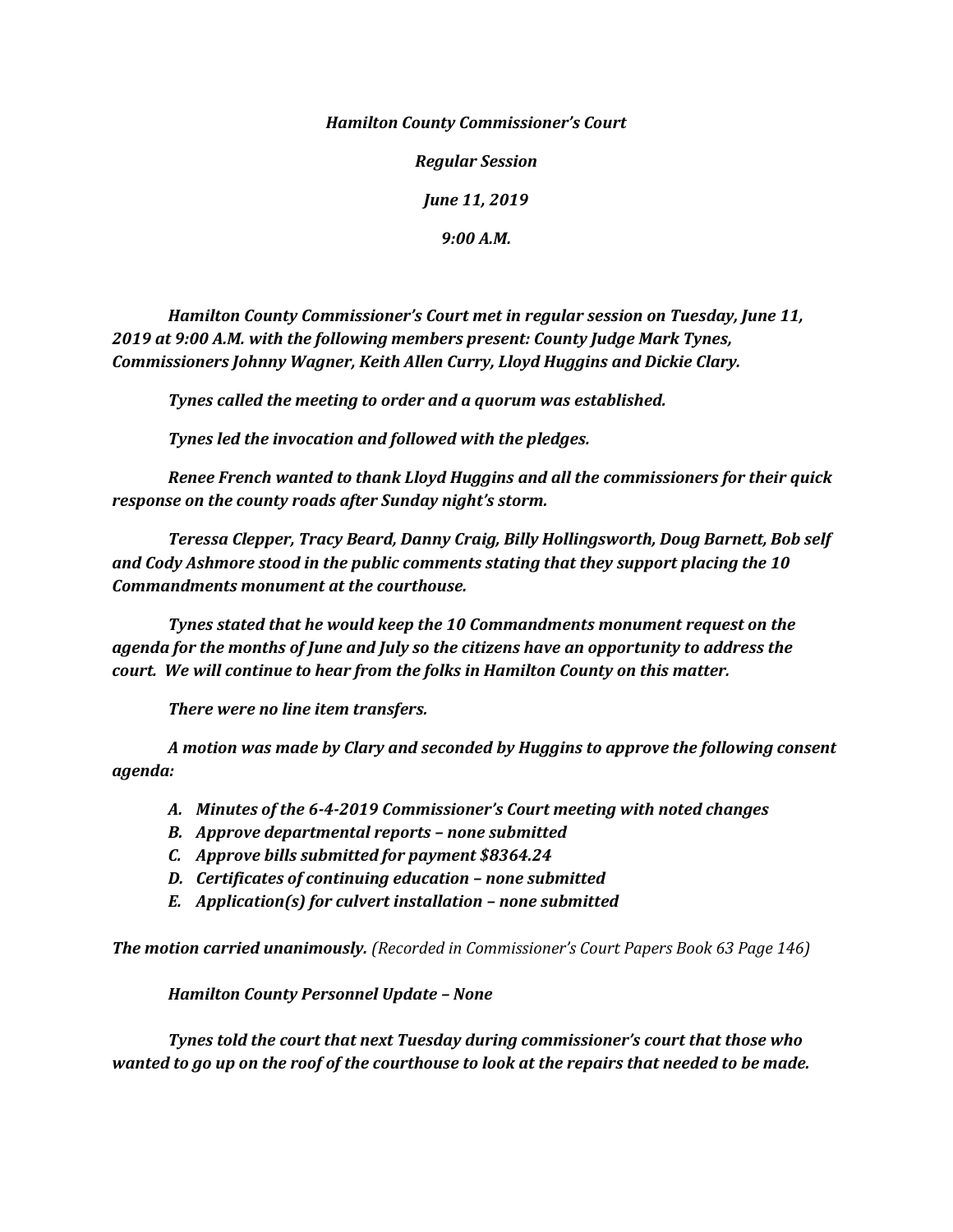*Renee French introduced the court to Melva Curry a new CPS board member. French said that they are pleased to have her and she has a great heart to serve on the board.*

*Hamilton County Treasurer Shawna Dyer told the court that the request for bid proposals will be in the paper this week for the bank depository and packets can be picked up in her office or the County Clerk's office. Bids will be opened on July 9, 2019 in commissioner's court.*

*A motion was made by Huggins and approved by Curry to approve the bond and deputation of deputy district clerk Jasmine Seider. The motion carried unanimously. (Recorded in Commissioner's Court Papers Book 63 Page 154)*

*A motion was made by Huggins and seconded by Curry to approve the interlocal agreement with the Department of Information Resources and Hamilton County relating to the use of the DIR shared services master service agreements. This has to do with election security. The motion carried unanimously. (Recorded in Commissioner's Court Papers Book 63 Page 162)*

*Tynes spoke to the court about cybersecurity. He asked that everyone in the courthouse be cautious and use common sense.*

*A motion was made Huggins and seconded by Curry to approve the Order of Disbursement of Salaries and Routine Office Expenses. The motion carried unanimously. (Recorded in Commissioner's Court Papers Book 63 Page 177)*

*A motion was made by Wagner to only have Commissioner's Court on the 1st and 3rd Tuesdays of each month and then rescinded it. A motion was by Wagner to have Commissioner's Court on the 2nd and 4th Tuesdays beginning in July. The motion passed with a 4 to 1 vote.* 

*Huggins stated that the county needs to submit a request for an extension in completing the match projects for HCR222 at the Leon River replacement-TxDOT. He said it cause by an administrative issue. (Recorded in Commissioner's Court Papers Book 63 page 178)*

*Then the court went into a budget workshop.*

*The court spoke on longevity, personnel salaries, the up and coming health insurance possible changes, Jail Administrator position, fuel and oil to be added to the County Judges budget for the courthouse vehicle, payoff on precinct 4 barn, District Attorney's budget, discussion of a part time maintenance person so we don't have to spend so much money on the courthouse facility with repairs, checking the windows for deterioration, road and bridge funding, s.o. and dispatch comp time, leaving a dispatch position and a deputy position, the s.o. possibly purchasing 10 body cams and 6 car cams from the City of Hamilton Police Department*